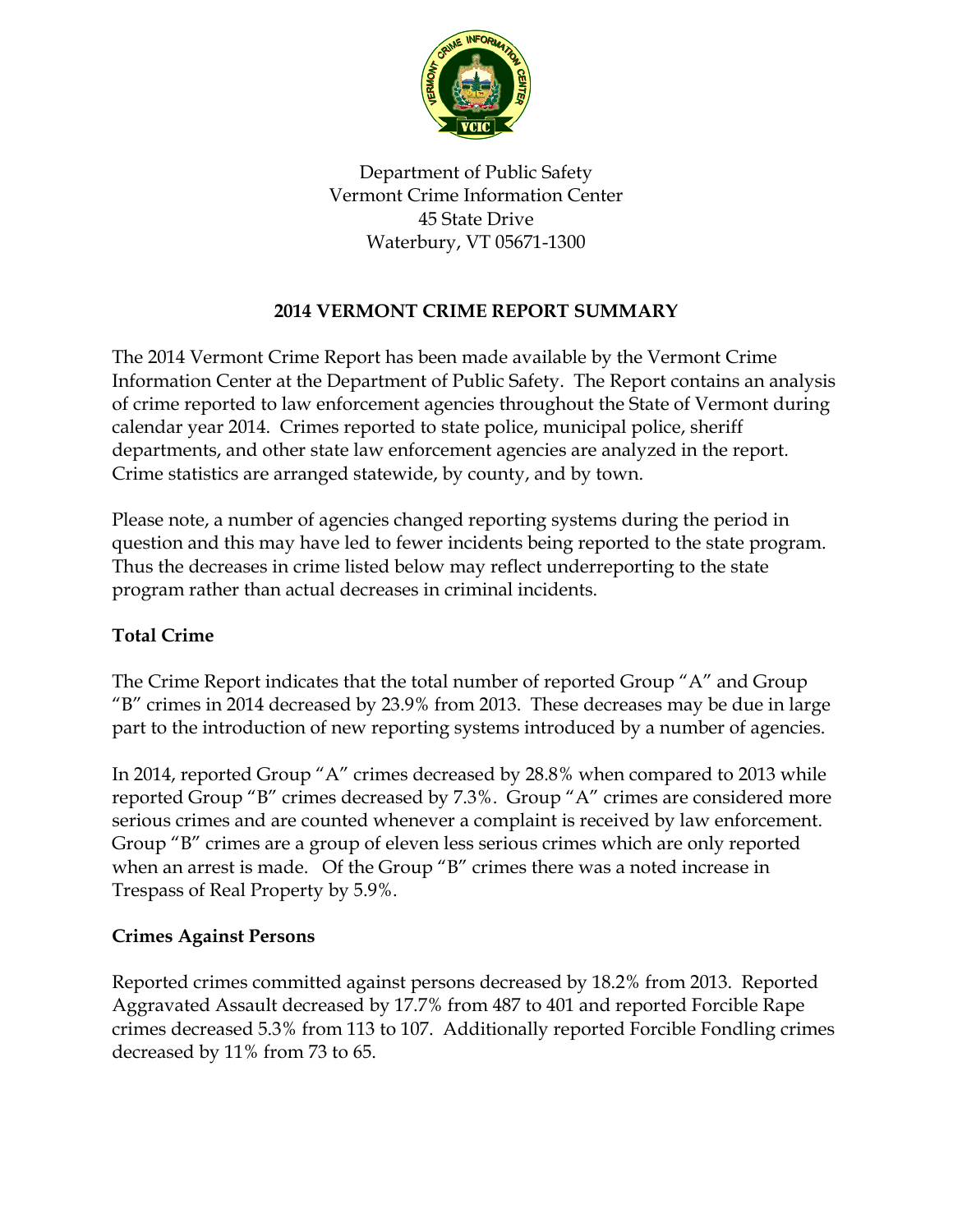The overall number of crimes against persons reported to the state program decreased during 2014 to include; Kidnapping decreased from 78 to 67 and reported Murder decreased statewide from 10 to 9. These numbers are the reported Homicides to Vermont Crime Information Center and may differ from what has been reported to Law Enforcement agencies.

3,040 individuals were victims of crimes against persons in Vermont in 2014; 71 of the victims were law enforcement officers. Fifty-nine percent of victims of crimes against persons were women. Men and women in the age group 21- 29 were more frequently the victims of violent crime than any other age group. Men and women over the age of 60 years old were the least likely to be adult victims of violent crime. In 84% of crimes against persons where defendant/victim relationship information was known the defendant was an acquaintance, intimate partner or family member of the victim. In approximately 96% of the violent crime incidents the victim received either no injuries or minor injuries. Dangerous weapons including firearms were used in 7.8% of crimes involving a victim. Approximately 58% of crimes against persons in Vermont occurred in residences, which makes the home the most frequent location for these types of incidents. Highways and roads and Commercial locations are the second most frequent locations for crimes against persons.

Domestic violence incidents involving intimate partners reported to the state program decreased by approximately 15% with 719 incidents taking place during 2014 and 849 taking place in 2013. The majority of domestic violence crimes involve simple assaults (67.2%) and aggravated assaults (14.7%).

# **Property Crime**

Overall reported property crime in Vermont decreased by 28.1% in 2014. This decrease may be due in large part to the introduction of new reporting systems introduced by a number of agencies. Residences were the targets in 58% of reported burglaries. In 42% of the reported cases no forced-entry was required by burglars to enter the target buildings. The majority of the reported residential burglaries occurred between 8:00 A.M. and 8:00 P.M.

Larceny/Theft saw a reported decrease during 2014 and this may be due in large part to the introduction of new reporting systems introduced by some agencies. Within this category decreases were most notable in Theft from Coin Operated (80%), Theft of Motor Vehicle Parts and Accessories (57.3%) and Motor Vehicle Theft (45.9%). Discount and Department Stores were the most frequent targets for shoplifting incidents at 33.4%, followed by grocery stores at 26.1%, convenience stores at 13.3% and specialty stores at 11.4%. The most common monetary assessments of shoplifting incidents involved values of \$100-\$499 attributing to 41.1%. The highest percentage of reported stolen property (21.9%) was classified as Merchandise (items or goods that are exposed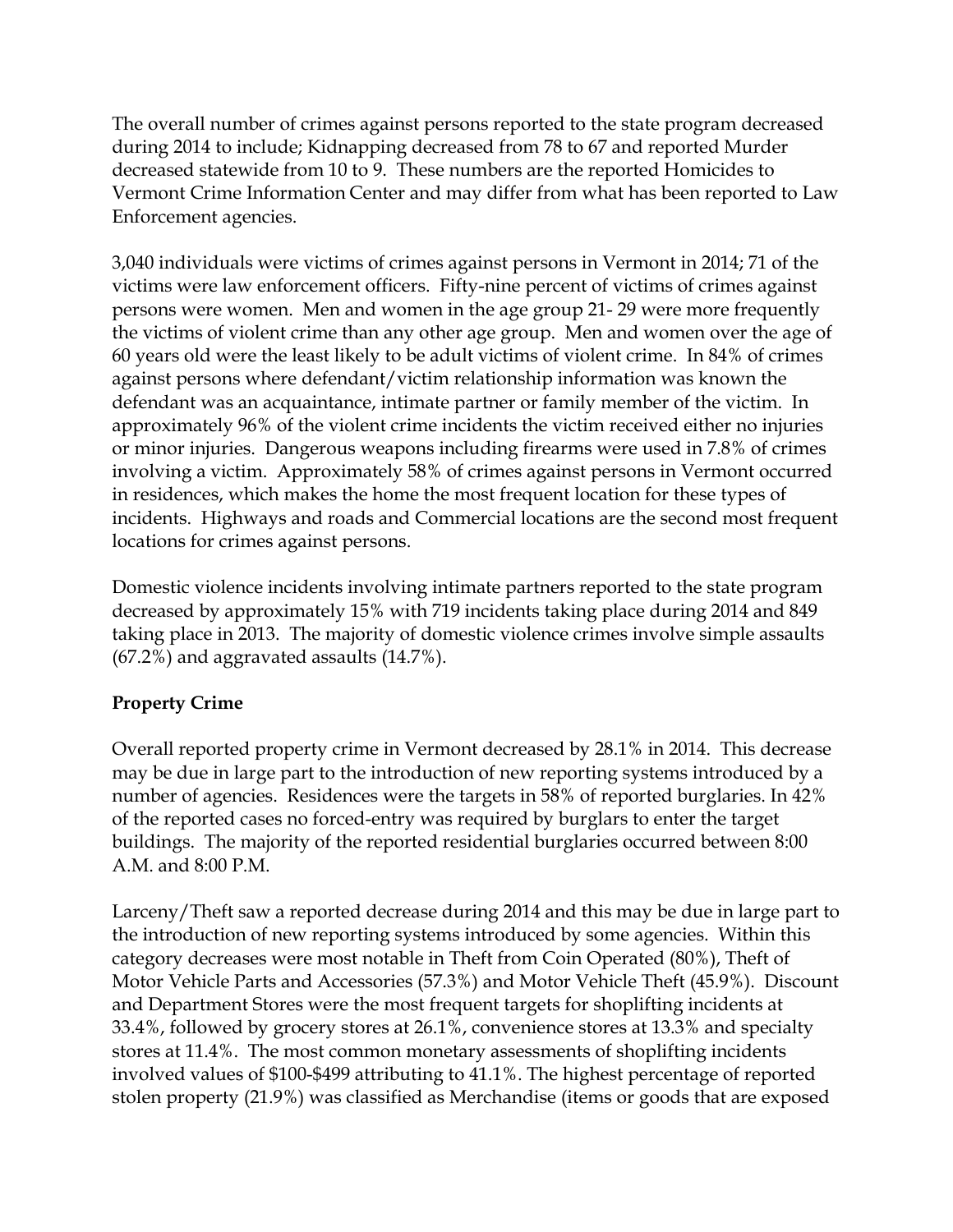or held for sale) during 2014. Other commonly stolen items included Clothes/Furs (7.9%), Consumable Goods (4.2%), Purses/Wallets (4.7%) and Computer Hardware  $(3.6\%)$ .

In Vermont the total property loss in 2014 due to criminal activity reported to law enforcement agencies statewide was \$10,968,802 an over \$9.5 million decrease from 2013. The decrease may be attributed to the introduction of new reporting systems introduced by some agencies. Reported Theft accounts for the largest single monetary loss at \$4,844,900 million, followed by burglary at \$2.487 million and destruction of property/vandalism just over \$1.5 million.

### **Drug Crime**

Reported Drug crime decreased 42.4% from 3,600 incidents in 2013 to 2,072 incidents in 2014. In 2014, approximately 922 drug crime incidents involved marijuana (54.9%). Other major categories of drug crimes include a reported increase in Cocaine (5.5%), and a reported decrease in heroin (16.2%). Barbiturates and Opium reported cases constituted less than 1% of drug cases.

Over 3 drug types per reported incident decreased by 31.3% during 2014 by a count of 11 from 16 during 2013. Some examples of drugs that may be classified in the 'other' categories include (but are not limited to) Ecstasy and various prescription drugs such as Oxycodone and Valium.

### **National and Regional Comparisons**

In order to gauge the level and types of violent crimes occurring across the nation, the FBI has developed the Violent Crime Index. The Index is based on a sample of the violent crimes in a state. The Index only includes the number of murders, robberies, aggravated assaults, and rapes. Figures reported by the FBI indicate that the National Violent Crime Index showed a decrease of 4.4% from 2012. This number is directly affected by the new reporting systems that were introduced by several Vermont agencies in 2013. The Violent Crime Index for the Northeast decreased by 4.3%. The Violent Crime Index in Vermont indicated a decrease of 19.2% based upon definitions utilized in this calculation.

The FBI has also developed a Property Crime Index which is comprised of the number of burglaries, thefts, and motor vehicle thefts reported in a jurisdiction. Figures from the FBI indicate that the National Property Crime Index decreased by .02% from 2013. The Northeast reported a decrease of 5.2% from 2013. The Property Crime Index in Vermont similarly decreased by 7% for the same time period.